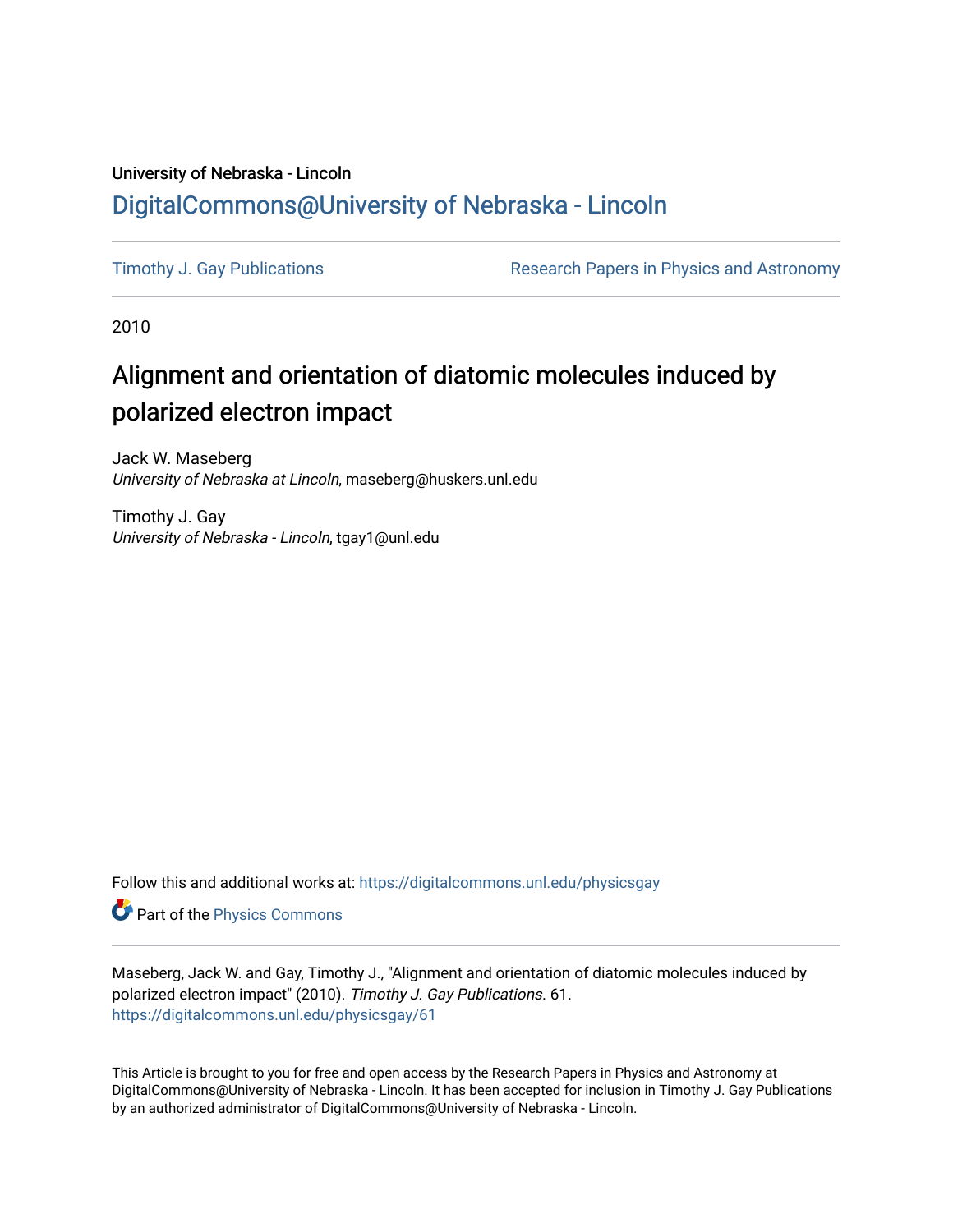Journal of Physics: Conference Series **212** (2010) 012021 doi:10.1088/1742-6596/212/1/012021

# Alignment and orientation of diatomic molecules induced by polarized electron impact

# J W Maseberg and T J Gay

Behlen Laboratory of Physics, University of Nebraska, Lincoln, Nebraska 68588-0111, USA E-mail: maseberg@huskers.unl.edu

Abstract. We report measurements of linear and circular fluorescence polarizations for molecular transitions in  $H_2$ ,  $D_2$ , and  $N_2$  induced by spin-polarized electron impact. Circular polarizations resulting from some Fulcher- $\alpha$  transitions in H<sub>2</sub> and D<sub>2</sub> are found to be significant, while the null results from nitrogen's second positive system are consistent with an earlier measurement by the Münster group. We compare this nitrogen data to that from our previous study of nitrogen's first negative system. Emphasis is placed on understanding the mechanisms that cause the values of circular polarization from  $N_2$  to be relatively small compared to those observed from  $H_2$  and  $D_2$  molecules.

## 1. Introduction

Measurements of molecular fluorescence polarization resulting from spin-polarized electron impact excitation are rare compared to the number of existing studies for atomic targets. Investigation of such polarizations (Stokes parameters) has proven to be a useful means with which to probe the angular momentum coupling dynamics in excited states [1, 2]. The earliest experiment to measure the Stokes parameters for molecular fluorescence due to spin-polarized electron excitation was performed by the Münster group in Germany [3]. The integrated Stokes parameters (scattered electrons not detected) were reported for the second positive system in molecular nitrogen,

$$
e + N_2 X^{1} \Sigma_g^{+}(v = 0) \to C^{3} \Pi_u(v' = 0) + e \to B^{3} \Pi_g(v'' = 0) + e + \gamma(\sim 337.1 \text{ nm}). \tag{1}
$$

Interestingly, the observed circular polarization (spin-normalized Stokes parameter  $P_3/P_e$ ) was found to be zero at ~14.5 eV within an uncertainty of  $2 \times 10^{-3}$ . This result stood in contrast with the atomic situation, where sizeable  $P_3/P_e$  values result from triplet excitation [4]. In light atoms, LS-coupling is responsible for the conversion of spin-polarization into fluorescence circular polarization. This situation is depicted schematically in Fig. 1.1. Exchange excitation of a multiplet state having  $S > 0$  allows transfer of spin polarization (or orientation) from the polarized incident beam to the excited system. Then,  $LS$ -coupling of the oriented  $S$  with the initially unoriented  $\bm{L}$  results in orientation of the total angular momentum  $\bm{J}$  (neglecting nuclear spin). The Stokes parameter  $P_3$  for the subsequent spontaneous emission of the excited state is then typically non-zero when observed in a direction parallel to the incident spin polarization. Angular momentum coupling schemes for molecules are generally more complex than the LScoupling in atoms, and vector diagrams for some selected states are illustrated in Fig. 1. Hund's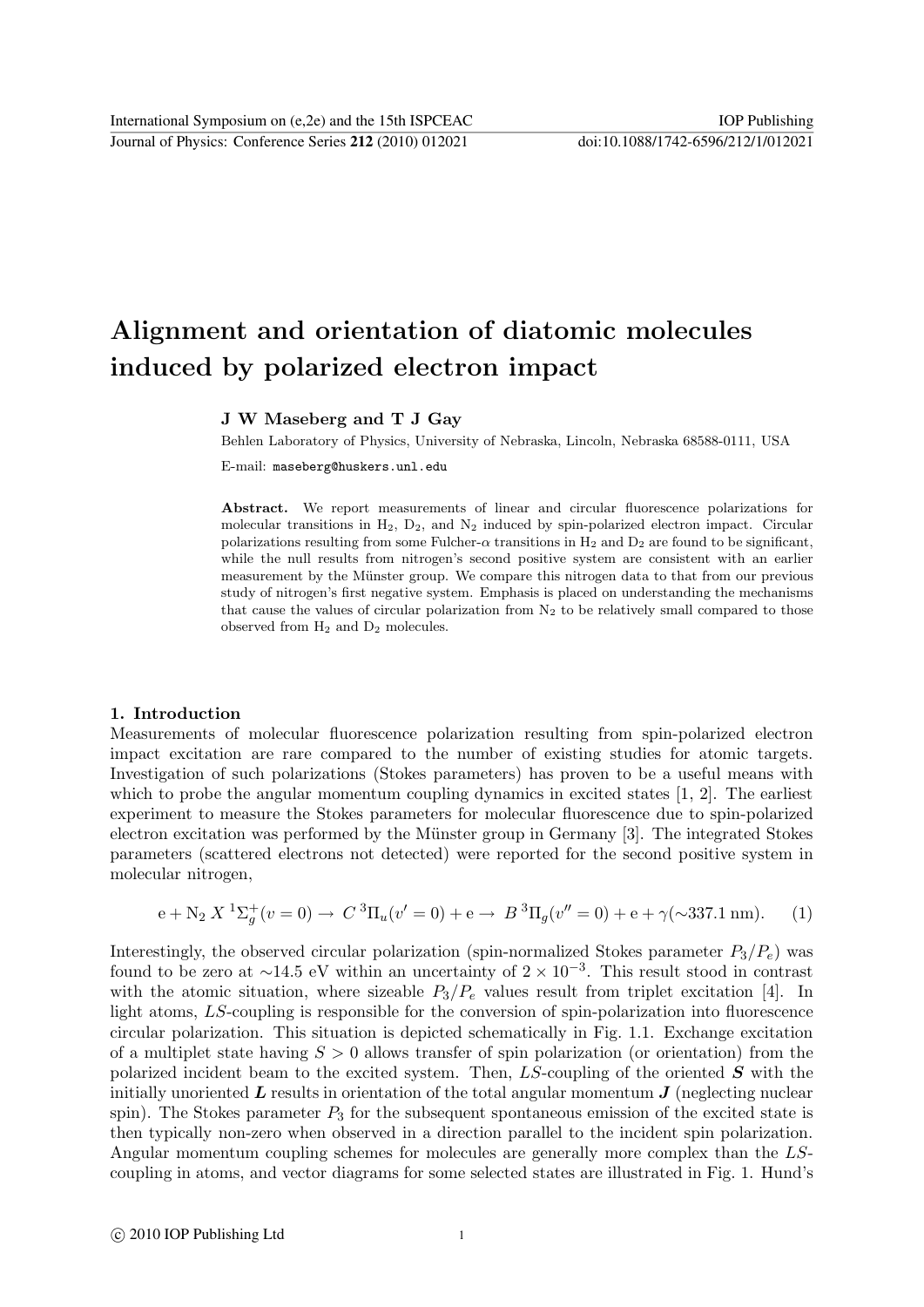Journal of Physics: Conference Series **212** (2010) 012021 doi:10.1088/1742-6596/212/1/012021



1.4: Hund's case (a),  $\Omega = 0$ . 1.5: Hund's case (a),  $\Omega = 1$ . 1.6: Hund's case (a),  $\Omega = 2$ .

Figure 1. Angular momentum coupling in atoms and molecules. The atomic LS coupling scheme is shown in (1.1). Molecular Hund's case (b) situations for  $\Sigma(\Lambda = 0)$  and  $\Pi(\Lambda = 1)$ states are shown in (1.2) and (1.3), respectively. Hund's case (a) situations for  $\Pi$  states with  $\Omega = 0, 1, \text{ and } 2 \text{ are shown in (1.4), (1.5), and (1.6), respectively.}$ 

cases (b) and (a) are depicted in Figs. 1.2–1.6 as they are relevant for  $H_2$  (or  $D_2$ ) and  $N_2$ molecules, respectively. Figures 1.2, 1.3 and 1.6 indicate that orientation of  $S$  results in orientation of  $J$ . In simple analogy with the atomic case, one might expect the  $N_2$  second positive band to exhibit non-zero values of  $P_3/P_e$  (Fig. 1.6). Thus the null values observed were a surprise.

Our group has done a number of experiments with both  $H_2$  and  $N_2$  targets to try understand this atomic/molecular difference. In an initial report, we presented the first measurements of non-zero circular polarization for molecular fluorescence from  $H_2$  due to spin exchange [5]. In this paper we report recent extensions of these results to include the linear polarization (Stokes parameter  $P_1$ ) and data for  $D_2$ . We also present our verification of the Münster result for the second positive system of  $N_2$ , and discuss mechanisms which could account for the null measurements of  $P_3/P_e$  in this case.

## 2. Experiment

Our experimental apparatus has been discussed in detail elsewhere [6, 7]. An unstrained Cs-O activated GaAs crystal is irradiated with 785 nm light to produce an electron beam with  $\Delta E \sim 0.3$  eV FWHM and a typical transverse spin polarization of  $P_e \sim 0.25$  as measured by optical polarimetry [4, 8, 9]. The beam is directed through a target gas cell; emission is collected perpendicular to the beam. A rotatable retarder followed by a polarizer and optical bandpass filter allow for determination of Stokes parameters at desired wavelengths [10].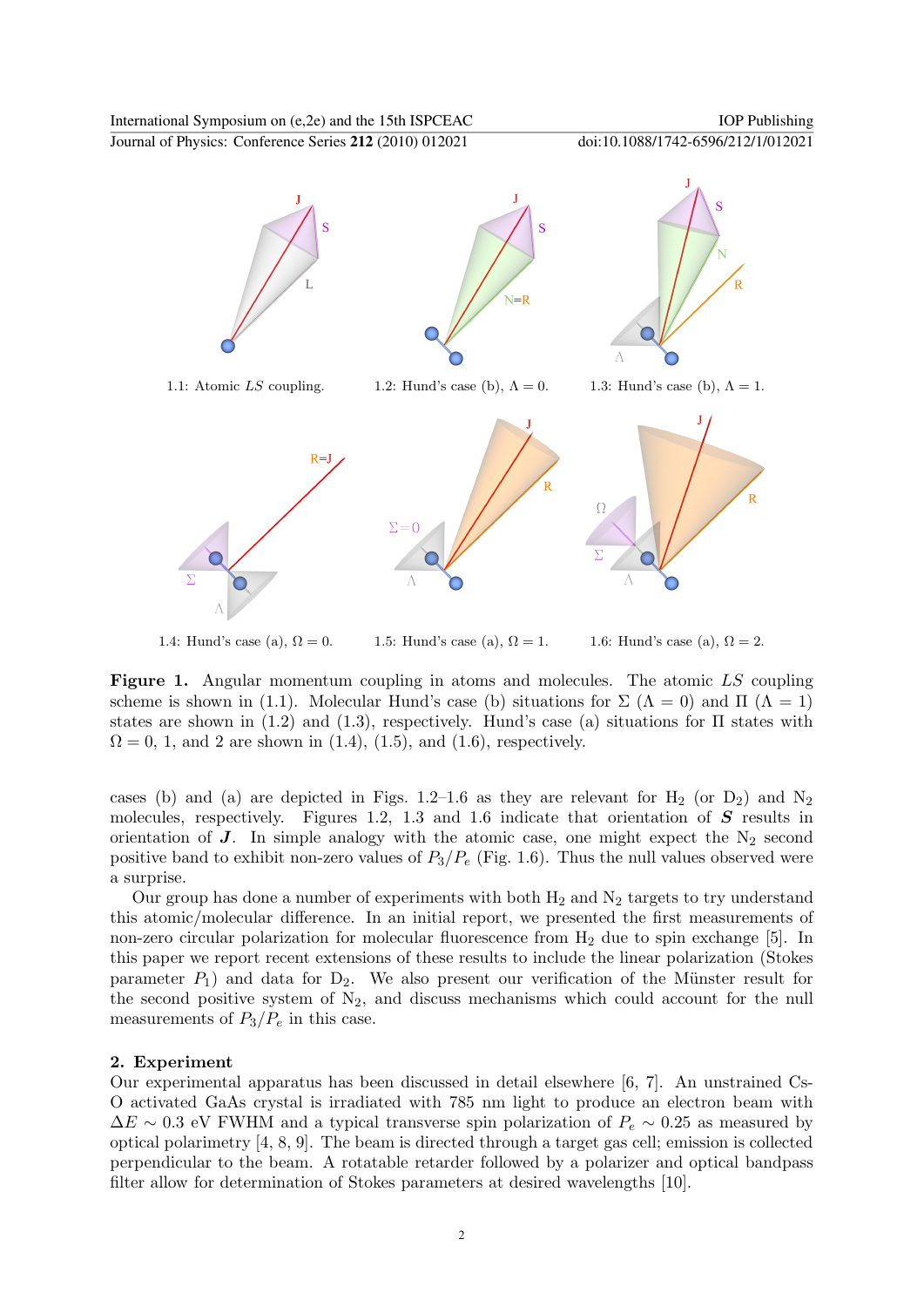

Figure 2. Linear and circular polarization fractions  $(P_1 \text{ and }$  $-P_3/P_e$ ) for molecular transitions in  $H_2$  (circles) and  $D_2$ (squares). Our earlier data for  $H_2$  is shown in triangles [5]. Data was acquired using a 600 nm (10 nm FWHM) bandpass filter; the gas pressure was 0.5 mTorr for the current results and 12 mTorr for the earlier measurements. Polarizations corresponding to the low intensities observed below 13.9 eV are omitted.

### 3. Linear and circular polarizations for  $H_2$  and  $D_2$

Our results for the linear (Stokes parameter  $P_1$ ) and circular polarizations are shown in Fig. 2. The polarization  $P_1$  is defined with respect to the electron beam and is independent of the value of  $P_e$ . The spin-normalized circular polarization is reported with a minus sign; this is done to eliminate possible confusion arising from the definition of  $P_3$ , which has a sign opposite that of the photon helicity [2]. Positive values of  $-P_3/P_e$  occur when the emitted photon angular momentum points in the same direction as the incident electron spin. The spin-normalized linear polarization  $P_2/P_e$  is not shown in Fig. 2 but is consistent with zero for both the H<sub>2</sub> and D<sub>2</sub> data sets. (The Stokes parameter  $P_2$  is the linear polarization with respect to an axis offset by 45◦ from the electron beam direction.)

Due to the relatively wide bandpass of the optical interference filter used for this experiment  $(600 \pm 5 \text{ nm} )$ , several different ro-vibrational transitions contribute to the measured Stokes parameters [11, 12, 13, 14]. However, in this wavelength region the transitions in  $H_2$  and D<sub>2</sub> are largely dominated by the Fulcher- $\alpha d^3\Pi_u(v'=0) \rightarrow a^3\Sigma_g^+$  $\overline{g}(\overline{v''}=0)$  band. The excitation threshold for the  $d^3\Pi_u$  state is 13.9 eV for both  $H_2$  and  $D_2$  [12, 15].

In a recent paper, Aguilar  $et$  al  $[14]$  studied the spectra of  $H_2$  with a spectrometer and reported the cross sections of ro-vibrationally isolated lines for an incident electron energy of 20 eV. Their data indicates that the brightest hydrogen line in our filter bandpass is the  $Q(1)$ transition with a cross section of  $0.77 \times 10^{-19}$  cm<sup>2</sup>. Labeling of the branches is done using the total orbital angular momentum quantum number  $N$  of the final state for Hund's case (b), e.g.  $P(N'')$ ,  $Q(N'')$  and  $R(N'')$ . (For the P-branch,  $\Delta N = N' - N'' = -1$ ; for the Q-branch,  $\Delta N = 0$ ; for the R-branch,  $\Delta N = 1$ .) The  $Q(1)$  transition provides ~50% of the total measured emission. Other significant contributions come from the  $Q(2,3)$  and  $R(0,1,2)$  lines. For  $D_2$ , significant contributions come from the  $P(2, 3), Q(1, 2, 3, 4)$  and  $R(0, 1, 2, 3)$  lines [11, 13].

The appreciable values of circular polarization for both  $H_2$  and  $D_2$  shown in the lower panel of Fig. 2 indicate that significant transfer of spin-to-orbital angular momentum is achieved for these molecules. The earlier  $-P_3/P_e$  data for H<sub>2</sub> appears low when compared with the current results; we attribute this to the fact that the earlier measurements were taken at a higher pressure (12 mTorr vs 0.5 mTorr) and in the presence of a  $10^{-2}$  T magnetic field [5]. Direct comparison of the  $H_2$  and  $D_2$  values is problematic due to the fact that several rotational states are contributing to the measured fluorescence, and the different states will generally exhibit varying degrees of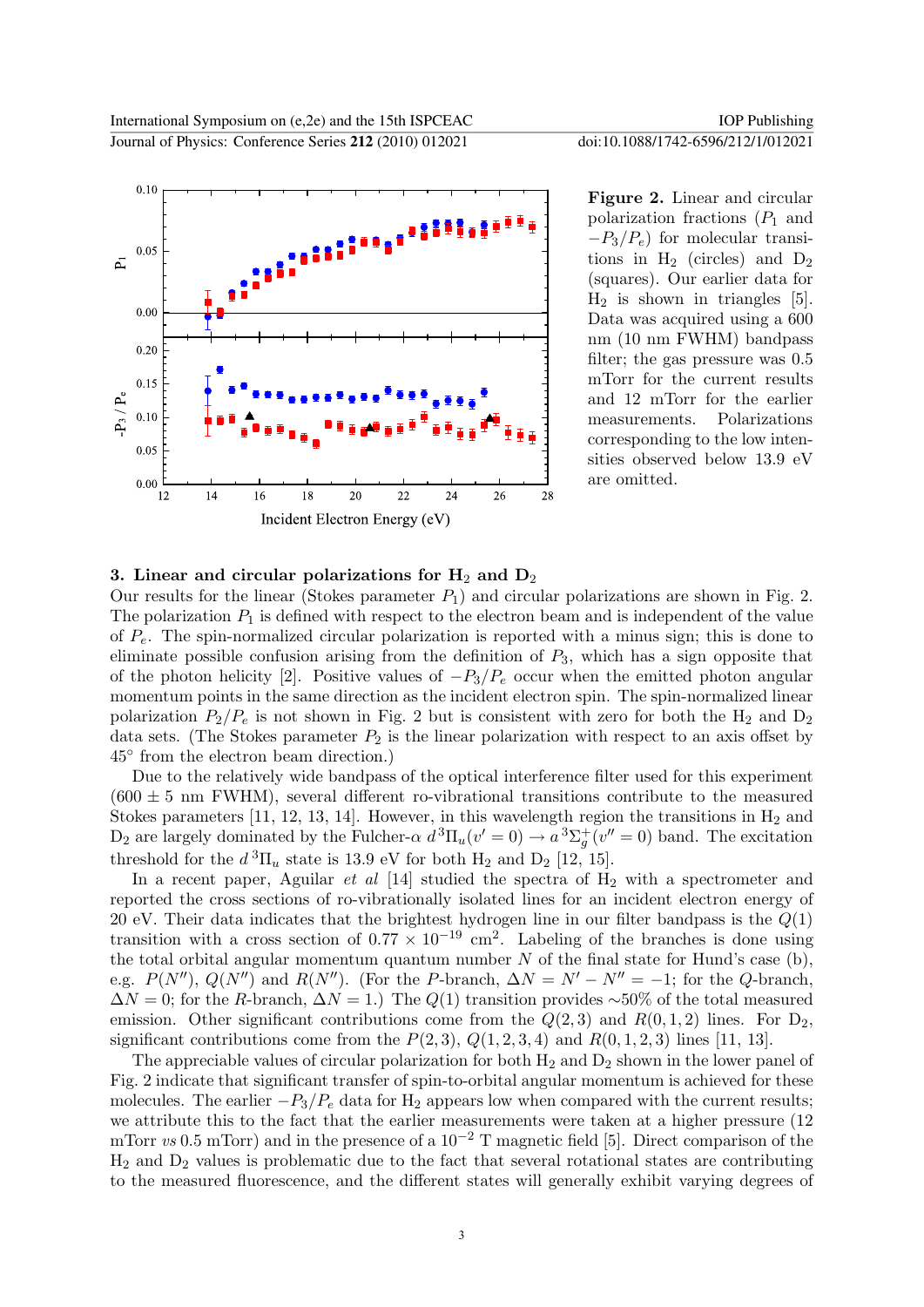

Figure 3. Linear and circular polarization fractions  $(P_1 \text{ and }$  $-P_3/P_e$ ) for the second positive band in  $N_2$ . Data was acquired at a pressure of 0.3 mTorr with a 380.1 nm (3.5 nm FWHM) bandpass filter.

polarization. However, this data does represent a lower bound for  $-P_3/P_e$  values from the individual lines with the largest circular polarizations. We are presently preparing a study of the Stokes parameters from several rotationally-resolved states in  $H_2$  and  $D_2$ .

#### 4. Linear and circular polarizations from  $N_2$

Given that fluorescence from  $H_2$  and  $D_2$  was found to possess a non-zero circular polarization component, we set out to confirm the previously mentioned null values obtained by the Münster group for the second positive system in N<sub>2</sub>. We have measured the  $(v' = 0, v'' = 2)$  vibrational band whereas the Münster group investigated the  $(v' = 0, v'' = 0)$  band, but we do not expect this difference in vibrational quantum numbers to significantly affect the Stokes parameters. The process is

$$
e + N_2 X^{1} \Sigma_g^{+}(v = 0) \to C^{3} \Pi_u(v' = 0) + e \to B^{3} \Pi_g(v'' = 2) + e + \gamma(\sim 380.5 \text{ nm}). \tag{2}
$$

Figure 3 shows our results for  $P_1$  and  $-P_3/P_e$ . Our values for the circular polarization confirm those reported by the Münster group [3]. The energy-averaged value of  $-P_3/P_e$  is  $-0.004\pm0.002$ .

To understand why the circular polarization is zero, a consideration of the measured rotational transitions is in order. For this experiment, the interference filter bandpass (380.1  $\pm$  3.5 nm FWHM) transmitted all the rotational lines (populated at room temperature,  $J_{max} \sim 25$ ), with only a slight discrimination of  $R$ -branch intensities corresponding to large  $J$ . Figure 4 depicts the spectrum as computed following the method described in Ref.  $[16]$ , using the updated C and  $B$  state molecular constants reported in Ref. [17]. The upper panel shows the wavelength dependence of the  $P(J'')$ -,  $Q(J'')$ - and  $R(J'')$ -branches. The branches have three sub-branches, corresponding to  ${}^3\Pi_0 \rightarrow {}^3\Pi_0, {}^3\Pi_1 \rightarrow {}^3\Pi_1$  and  ${}^3\Pi_2 \rightarrow {}^3\Pi_2$  transitions (the  ${}^3\Pi_0 \rightarrow {}^3\Pi_0$  Q-branch is forbidden [20]). The lower panel shows the intensities as a function of wavelength, and for this plot the transmission profile of the optical filter we used has been taken into account.

Hanne has pointed out that orientation of  $S$  cannot lead to orientation of  $J$  for the Hund's case (a) situations where  $\Omega = 0, 1$  (see Figs. 1.4 and 1.5) [18]. Thus, no circular polarization can be produced from the Hund's case (a)  ${}^3\Pi_0 \rightarrow {}^3\Pi_0$  and  ${}^3\Pi_1 \rightarrow {}^3\Pi_1$  sub-bands. However, orientation of J can be achieved for the case where  $\Omega = 2$ , thus non-zero  $P_3$  was expected [3]. (Due to spin uncoupling, or the transition of the  $C$  and  $B$  states from Hund's case (a) to Hund's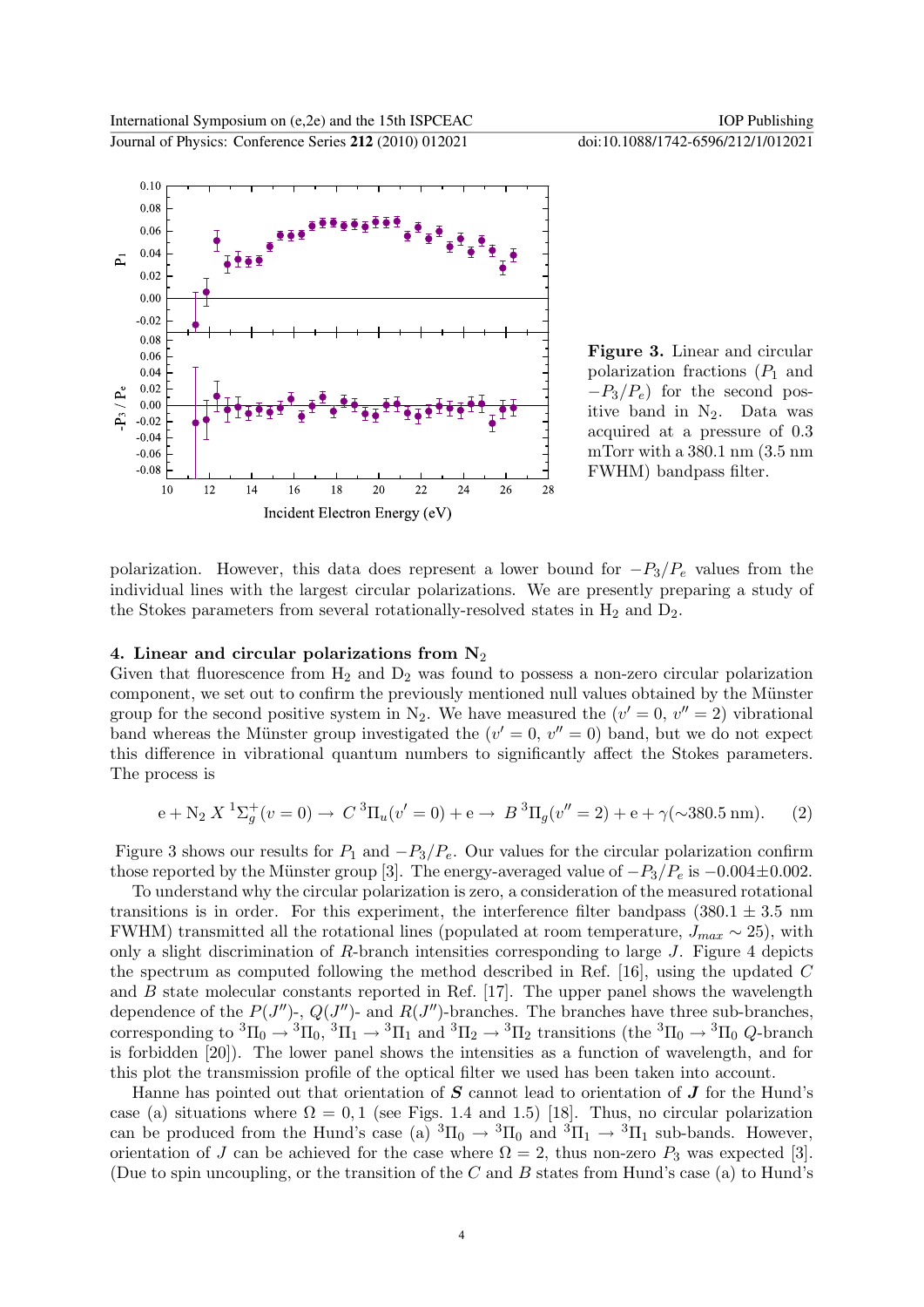

Figure 4. Upper panel:  $P(J''),$  $Q(J'')$  $\ell$ ) and  $R(J'')$ branches for the  $N_2$  second positive  $v' = 0 \rightarrow v'' = 2$ system. The empty, half-filled and filled points correspond to the  $\Omega = 0, 1, 2$  sub-bands, respectively (see text). Lower panel: Intensities for branch  $J''$  values as computed using the method described in Ref. [16] for room-tempurature N2. This simplified spectra neglects Λ-doubling and weak  $\Delta\Omega \neq 0$  transitions [19].

case (b) with increasing J [20], it is likely that the  ${}^{3}H_0 \rightarrow {}^{3}H_0$  and  ${}^{3}H_1 \rightarrow {}^{3}H_1$  sub-bands can contribute non-zero circular polarization as well for large J.) The Q-branches are weak: their relative intensity contributions are only 5% of the total emission. Thus, the measured Stokes parameters are mainly due to the  $R$ - and  $P$ -branches. The  $P$ - to  $R$ -branch intensity ratios are  $\sim$ 1.3, meaning they have similar contributions.

We now consider the sign of  $-P_3/P_e$  values for P- vs R-branch fluorescence. The definition of P- and R-branches in conjunction with conservation of angular momentum suggests that  $-P_3/P_e$  for the P- and R-branches should have opposite signs. For a P-branch transition,  $\Delta J$ (or  $\Delta N$ ) = −1, while the R-branch case has  $\Delta J$ (or  $\Delta N$ ) = 1. The molecular angular momentum  $J$  is oriented due to  $S$  in a direction parallel to that of the spin polarization of the incident electron beam. Figure 5 illustrates an initially oriented  $J$  which yields outgoing photon helicities of opposite sign for the  $P$ - and  $R$ -branches upon fluorescence. This indicates that the sign of  $-P_3/P_e$  should be positive for R-branch transitions and negative for P-branch fluorescence. Our recent study of the Stokes parameters for the first negative system in  $N_2^+$  confirms this concept [7]. For this  $N_2^+$  Hund's case (b)  $B^2\Sigma_u^+$  $u^+(v' = 0) \rightarrow X^2 \Sigma_g^+$  $g^+(v'' = 0)$  band, our interference filter isolated the P-branch fluorescence from the R-branch contribution and we measured a non-zero energy-averaged value of  $-P_3/P_e = -0.0133(8)$ . Furthermore, the angular momentum coupling scheme for the excited and final states closely resembles atomic LS-coupling (compare Figs. 1.1 and 1.2). With the substitution  $N \to L$ , we use the formalism for atoms provided in Ref. [21] to compute the threshold circular polarization (neglecting hyperfine depolarization) for the  $R(N''=0)$  and  $P(N''=2)$  transitions excited from the  $N=0$  molecular ground state. Doing this results in  $-P_3/P_e = 0.29$  for the  $R(0)$  case and  $-P_3/P_e = -0.16$  for the  $P(2)$  line, which again confirms that the circular polarizations from  $P$ - and  $R$ -branches have opposite signs.

*P*-branch: 
$$
\uparrow
$$
  $\uparrow$   $\rightarrow$   $\uparrow$   $\uparrow$   $\uparrow$   $\downarrow$   $\gamma$   
\n*R*-branch:  $\uparrow$   $\uparrow$   $\rightarrow$   $\uparrow$   $\uparrow$   $\uparrow$   $\uparrow$   $\uparrow$   $\uparrow$ 

Figure 5. Initally oriented angular momentum  $J$  yielding photons with opposite helicites from the P- and R-branches upon fluorescence.